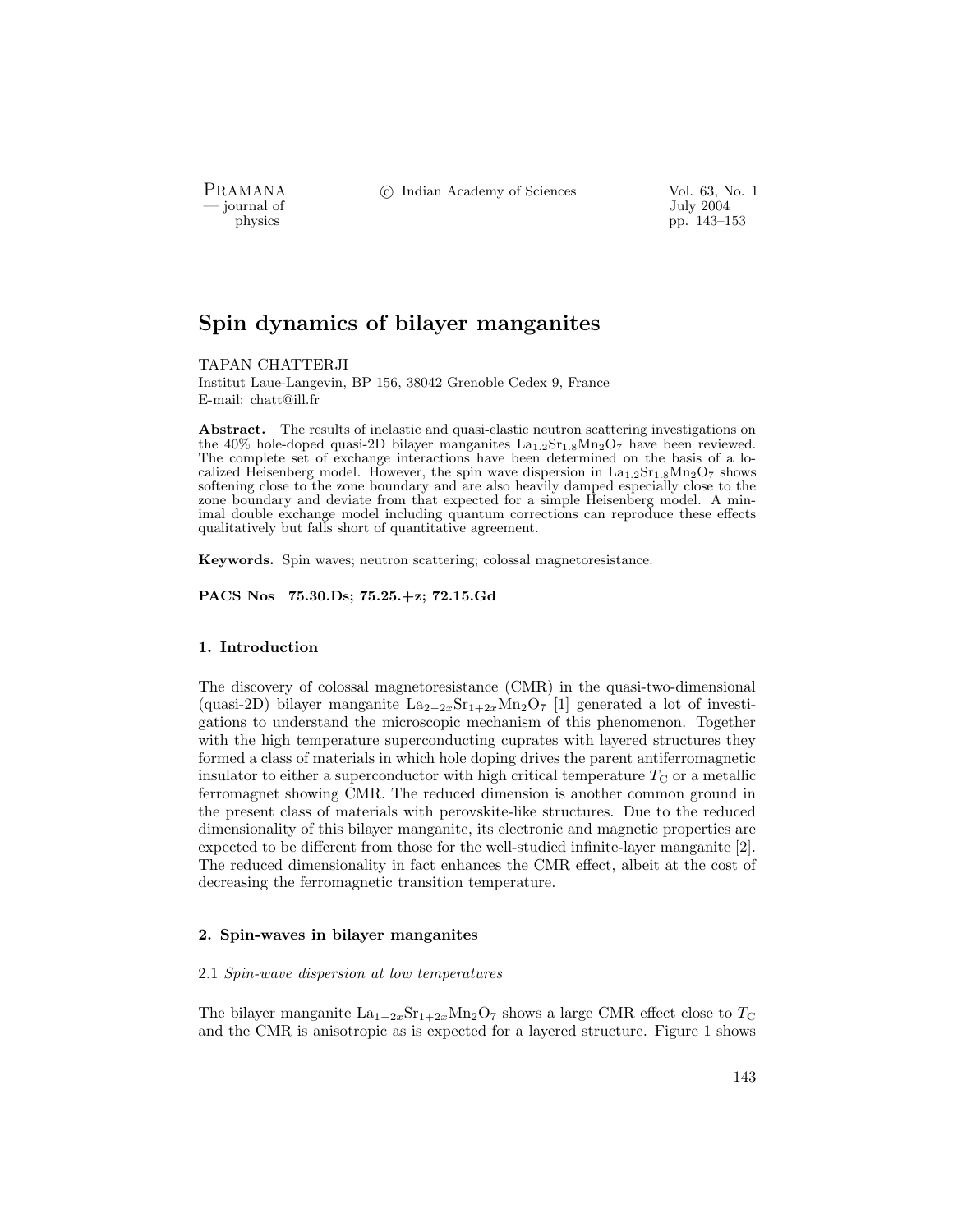

Figure 1. Crystal structure of  $La<sub>1.2</sub>Sr<sub>1.8</sub>Mn<sub>2</sub>O<sub>7</sub>$  and the important exchange interactions. The temperature dependence of the resistivity of the  $La<sub>1.2</sub>Sr<sub>1.8</sub>Mn<sub>2</sub>O<sub>7</sub>$  single crystal measured in the  $a-b$  plane and parallel to the c-axis of the orthorhombic I4/mmm crystal structure at applied magnetic field  ${\cal H}=0$  and 7 tesla.

the temperature dependence of resistivity of the  $La_{1,2}Sr_{1.8}Mn_2O_7$  single crystal measured in the  $a-b$  plane and parallel to the c-axis of the orthorhombic  $I4/mmm$ crystal structure at applied magnetic field  $H = 0$  and 7 tesla. The resistivity has been measured on a part of the large single crystal of dimensions  $5 \times 5 \times 25$  mm<sup>3</sup>.

Figure 1 also shows the crystal structure of the bilayer manganite and the three important exchange interactions: (1) the intra-layer exchange interaction  $J_a$  between the nearest-neighbor Mn atoms along the  $a$ -axis,  $(2)$  the intra-bilayer exchange interaction  $J_c$  between the nearest-neighbor Mn atoms along the c-axis belonging to the two layers of the bilayer and (3) the inter-bilayer exchange interaction  $J'$  between the nearest-neighbor Mn atoms belonging to different bilayers. The spin waves in bilayer manganite  $La_{1.2}Sr_{1.8}M_{2}O_7$  have been investigated by us by inelastic neutron scattering [3–5] on the triple-axis spectrometers of the Institute Laue-Langevin, Grenoble. The spin waves in bilayer manganites have also been investigated by several other authors  $[6-10]$ . One expects  $\text{La}_{1.2}\text{Sr}_{1.8}\text{Mn}_2\text{O}_7$  to behave like a quasi-2D magnetic system. The spin waves involving intra-bilayer exchange interactions  $J_a$  and  $J_c$  are expected to have much higher energy than those involving inter-bilayer exchange interaction  $J'$ . So we used thermal triple-axis spectrometers to investigate the former spin waves and cold triple-axis spectrometers to investigate the latter. Also one expects two spin-wave branches, acoustic and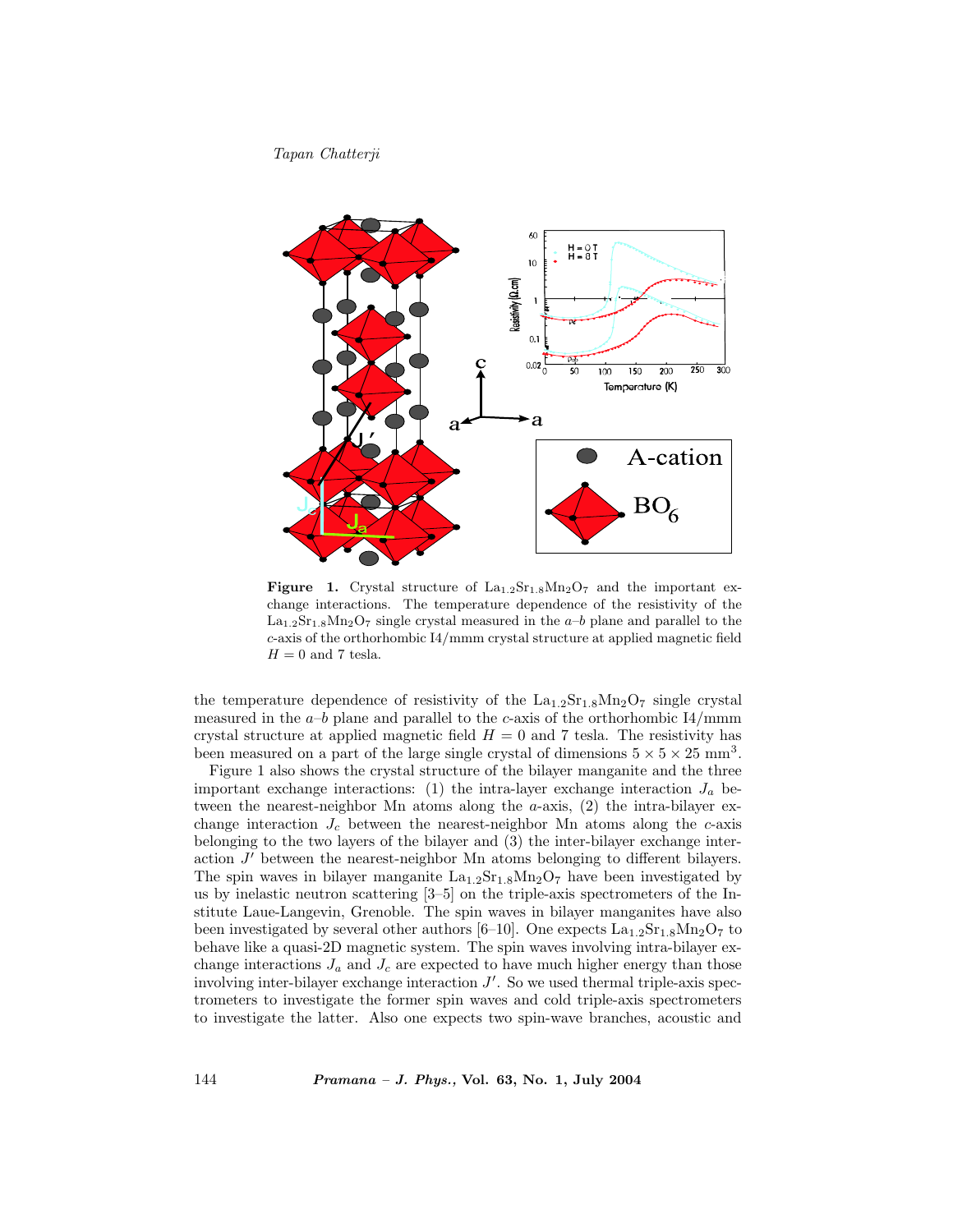



**Figure 3.** Energy scan at  $Q = (1, 0, 3.1)$ at  $T = 1.6$  K which shows a peak at  $E \approx$ 6 meV.



Figure 2. Q scans along [100] at  $T = 1.6$ K for different constant energy transfers through the reciprocal point  $Q = (1, 0, 1)$ which is a zone center.

Figure 4. Spin-wave dispersion of the acoustic and the optic branches of  $La<sub>1.2</sub>$  $Sr<sub>1.8</sub> Mn<sub>2</sub>O<sub>7</sub> along [100].$ 

optic, due to the presence of two Mn atoms in the primitive unit cell related by the inversion center leading to magnetic bilayers. The spin-wave dispersion was measured by both energy and  $Q$  scans. Figure 2 shows  $Q$  scans along [100] at  $T = 1.6$  K for different constant energy transfers through the reciprocal point  $Q = (1, 0, 1)$  which is a zone center. The two peaks observed on both sides of the zone center are acoustic spin waves. The dispersion of the acoustic spin waves along [100] is clearly seen. Figure 3 shows energy scan at  $Q = (1, 0, 3.1)$  at  $T = 1.6$  K which shows a peak at  $E \approx 6$  meV.

This peak has been identified as the optic spin-wave branch. The dispersion of the optic spin-wave branch along  $[1\,0\,0]$  has also been measured. Figure 4 shows the dispersions of both the branches along  $[1\,0\,0]$ . The continuous curves are fit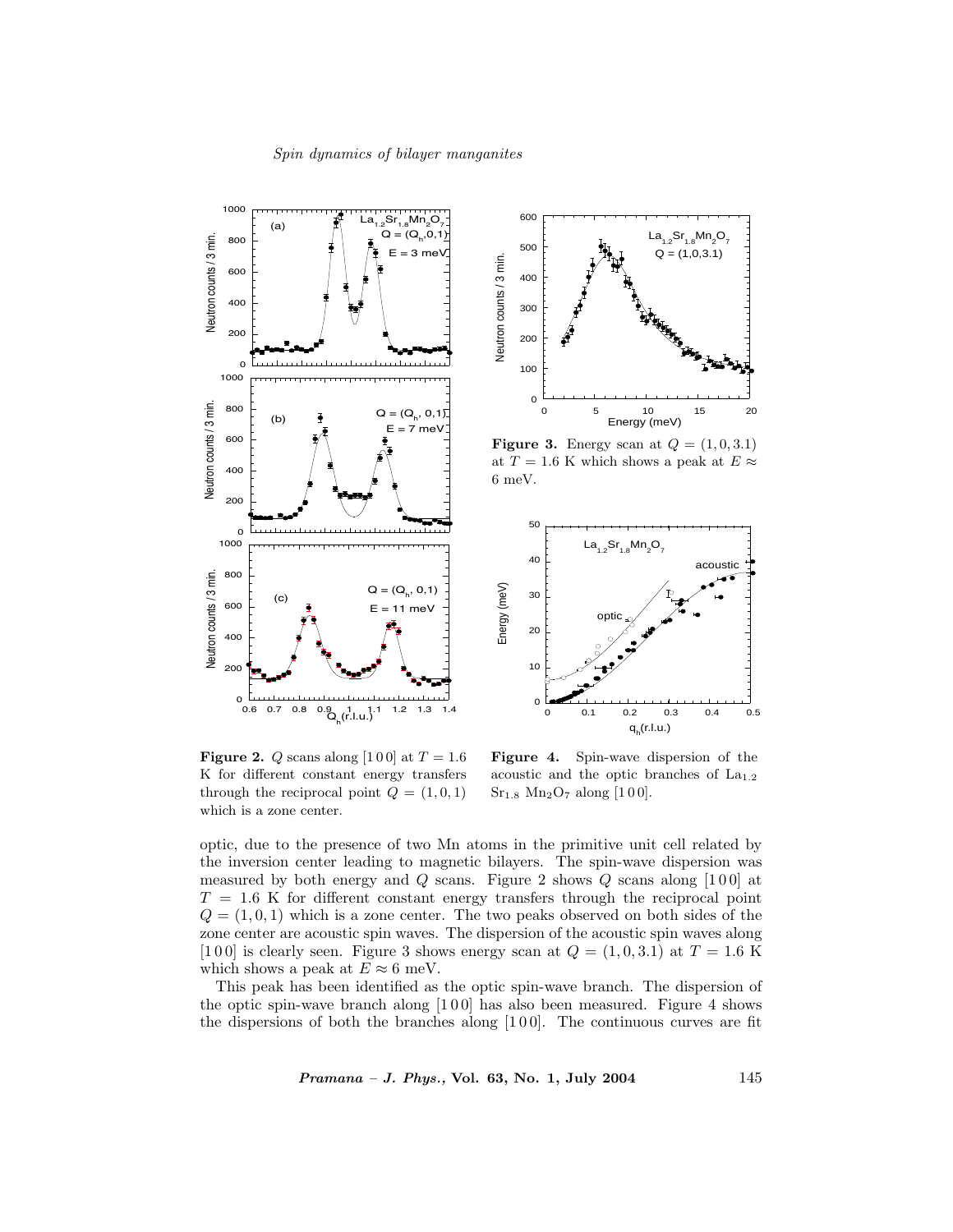

**Figure 5.** Spin-wave dispersion of the acoustic branches of  $\text{La}_{1.2}\text{Sr}_{1.8}\text{Mn}_2\text{O}_7$ along [0 0 1].

to the localized Heisenberg model. This fit gives the nearest-neighbor intra-layer interaction  $SJ_a = 8.6 \pm 0.2$  meV along [100]. The spin-wave gap has been determined from the low-q dispersion by fitting  $E = \Delta + Dq^2$  giving an energy gap of  $\Delta = 0.266 \pm 0.001$  meV and the spin-wave stiffness constant  $D = 167.9 \pm 0.1$  meV  $\AA^2$ . The optic spin-wave energy gap directly gives the intra-bilayer exchange interaction  $SJ_c = 3.1 \pm 0.2$  meV along the c-axis. The ratio of the in-plane exchange interaction to the intra-bilayer exchange interaction  $J_a/J_c = 2.8$ . This large ratio came as a surprise initially. However, it has been realized that the population of the  $d_{z^2-3r^2}$  and  $d_{x^2-y^2}$  orbitals play a crucial role in determining these exchange interactions. Also this exchange ratio depends strongly on the doping level. The fit of the experimental dispersions along [1 0 0] to the localized Heisenberg model is not very good. It is known that the localized Heisenberg model is not appropriate for the spin waves in manganites. They are better described by the double exchange model. The double exchange model can be mapped to a localized Heisenberg model in the classical limit only for a very large Hund's coupling. Figure 5 shows the dispersion of the acoustic spin-wave branch along [0 0 1] measured by a cold triple-axis spectrometer. The spin-wave band width along  $[0 0 1]$  is only about 0.4 meV, which is much smaller than that along  $[1\,0\,0]$  (37 meV). The continuous curve is the fit to the localized Heisenberg model which gives the inter-bilayer exchange interaction  $SJ' = 0.057 \pm 0.002$  and a spin-wave gap  $\Delta = 0.04 \pm 0.02$  meV.

The  $q_l$ -dependence spin-wave cross-section of the acoustic and optic branch can be well-described by

$$
\left(\frac{\mathrm{d}^2\sigma}{\mathrm{d}\Omega\mathrm{d}E}\right)_{m,\pm 1} = \frac{k_{\mathrm{f}}}{k_{\mathrm{i}}} (\gamma r_{0})^2 \frac{(2\pi)^3}{2N_{m}v_{0}} \frac{g^2 S}{4} (1 + \hat{\mathbf{Q}}_{z}^2) f^2(\mathbf{Q})
$$

$$
\times e^{-2W(\mathbf{Q})} \sum_{m} \sum_{\tau \mathbf{q}} \left\langle n_q + \frac{1}{2} \mp \frac{1}{2} \right\rangle \delta(\mathbf{Q} \mp \mathbf{q} - \tau)
$$

$$
\times \delta[E \mp \hbar \omega(\mathbf{q})][1 \pm \cos(2z c Q_{l})], \tag{1}
$$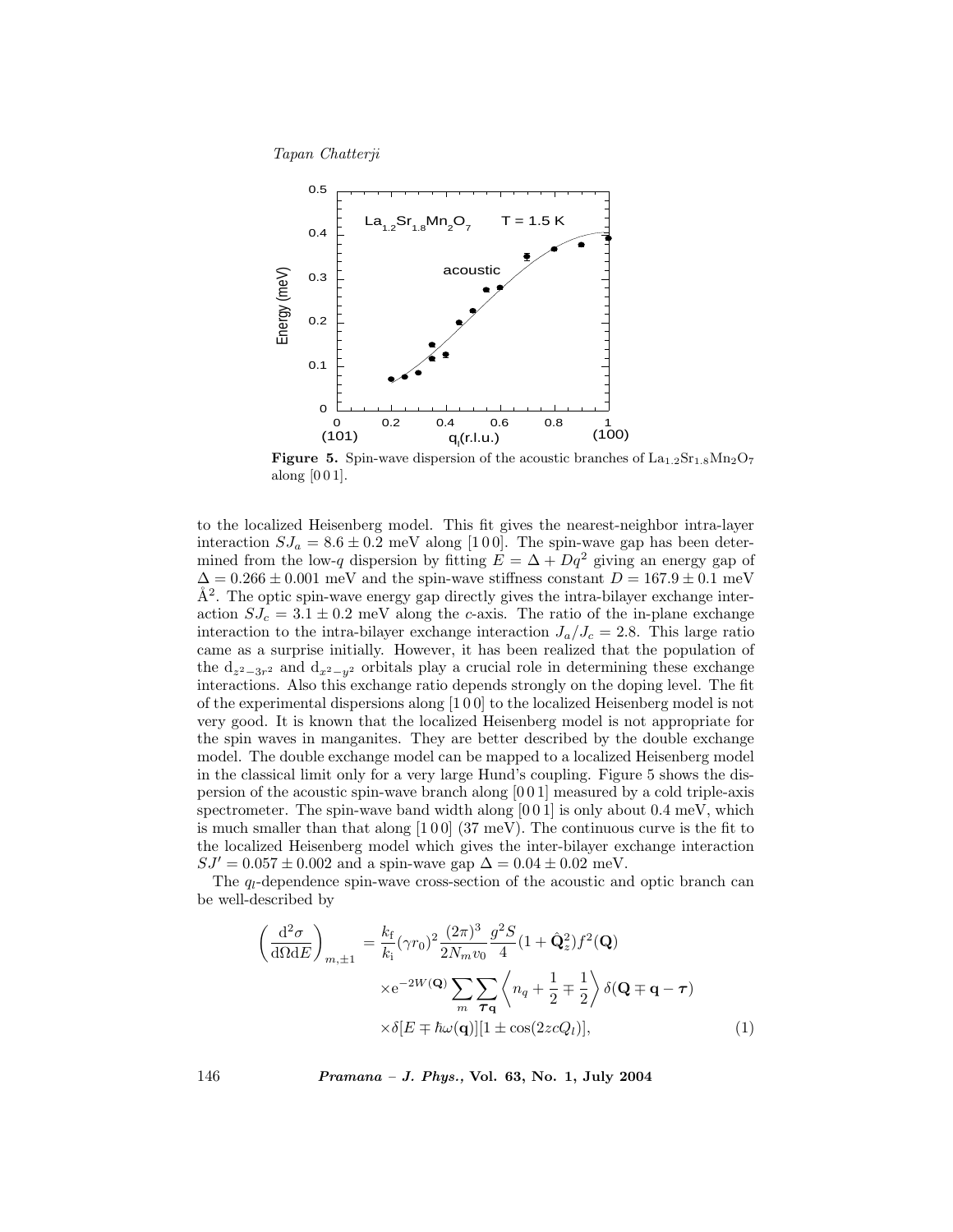#### Spin dynamics of bilayer manganites

where  $\gamma r_0 = 0.539 \times 10^{-12}$  cm,  $\mathbf{Q} = \mathbf{k}_i - \mathbf{k}_f$  is the momentum transfer,  $\mathbf{k}_i$  and  $\mathbf{k}_f$  are the wave vectors of the incoming and scattered neutrons,  $f(Q)$  is the magnetic form factor of the Mn ion,  $e^{-2W(Q)}$  is the Debye–Waller factor,  $n_q$  is the Bose factor,  $\tau$  is the reciprocal vector, m denotes a mode,  $z$  is the z-coordinate of the Mn ion,  $c$  is the lattice parameter along the z direction, i.e., perpendicular to the bilayers. The sign in the last factor refers to the acoustic  $(+)$  and optic  $(-)$  spin wave modes, whereas the other signs denote the creation and annihilation of a spin wave, respectively. The crystal structure investigation of  $\text{La}_{1.2}\text{Sr}_{1.8}\text{Mn}_2\text{O}_7$  gave  $z = 0.0964 \pm 0.0001$ and the lattice parameters are  $a = 3.864 \pm 0.002$ ,  $c = 20.160 \pm 0.006$  Å. We note that  $2zc = 3.88$  is close to  $a \approx c/5$ . The spin-wave intensity will oscillate as a function of  $Q_l$  peaking at  $l = 0, 0.58$ , etc. and becoming zero at  $Q_l = 2.59, 10.36$ , etc. for the acoustic mode. The phase of the optic mode is shifted by  $\pi$ , so the intensity of this branch is zero at  $l = 0, 0.58$ , etc. and becomes maximum at  $Q_l = 2.59, 10.36$ , etc. Figure 6 shows the  $Q_l$  variation of the spin-wave cross-section after correcting for the form factor, along  $\mathbf{Q} = (1, 0, Q_l)$  for a constant energy transfer of 6 meV (acoustic mode) and also that  $\mathbf{Q} = (1.13, 0, Q_l)$  for a constant energy transfer of 7 meV (optic mode). The continuous curve is a fit of the intensity with eq. (1). There is only a scale factor in the fit and the agreement is excellent.

We already commented that the dispersion of the spin waves of the compound  $\text{La}_{1.2}\text{Sr}_{1.8}\text{Mn}_2\text{O}_7$  cannot be fitted well by the localized Heisenberg model in the entire  $q$  range. The deviation of the spin-wave dispersion from the localized Heisenberg model can be seen in figure 7. The continuous curve shows the calculated dispersion where the gap  $\Delta$  and the exchange interaction  $J_a$  have been kept fixed to the values obtained by fitting only the low- $q$  data. It is seen that the calculated dispersion has a zone-boundary energy of about 46 meV, whereas the experimental value of the zone-boundary energy is only about 37 meV. There is a softening of the spin waves close to the zone boundary. The softening of the spin waves close to the zone boundary seems to be a generic feature of all doped ferromagnetic manganites. The minimal double exchange model developed by us [11] does not describe the zone boundary softening adequately. In order to describe the zone boundary softening in ferromagnetic manganites one needs to invoke the orbital and/or lattice degrees of freedom.

Another important deviation of the spin excitations in the compound  $\text{La}_{1,2}\text{Sr}_{1,8}\text{Mn}_2\text{O}_7$  from the localized Heisenberg model is the strong damping of the spin waves especially closer to the zone boundary. This is already illustrated in figure 3. The continuous curve in figure 3 is a fit of the intensity by a damped harmonic oscillator function. The damping  $\Gamma$  obtained from the fit is,  $\Gamma = 4.0 \pm 0.2$  meV, which is much larger than the instrumental resolution that is about  $1-1.5$  meV. This shows that the optic mode is already damped at the zone center. The damping increases as the momentum transfer  $q$  is increased. We show in figure 8 energy scans at  $T = 1.5$  K close to the zone boundary corresponding to  $Q = (1.40, 0.5), (1.45, 0.5),$ and  $(1.50, 0, 5)$ . The full-width at half-maximum of these energy scans are as high as about 25 meV compared to the instrumental resolution that is about 5 meV. We have investigated spin-wave damping of  $La<sub>1.2</sub>Sr<sub>1.8</sub>Mn<sub>2</sub>O<sub>7</sub>$  as a function of momentum transfer. Figure 9 illustrates the spin-wave damping of  $\text{La}_{1.2}\text{Sr}_{1.8}\text{Mn}_2\text{O}_7$ . The figure has been constructed from the energy scans at  $T = 1.5$  K at about ten q values equally spaced in the range  $0 \leq q \leq 0.5$ , i.e., in the range from zone center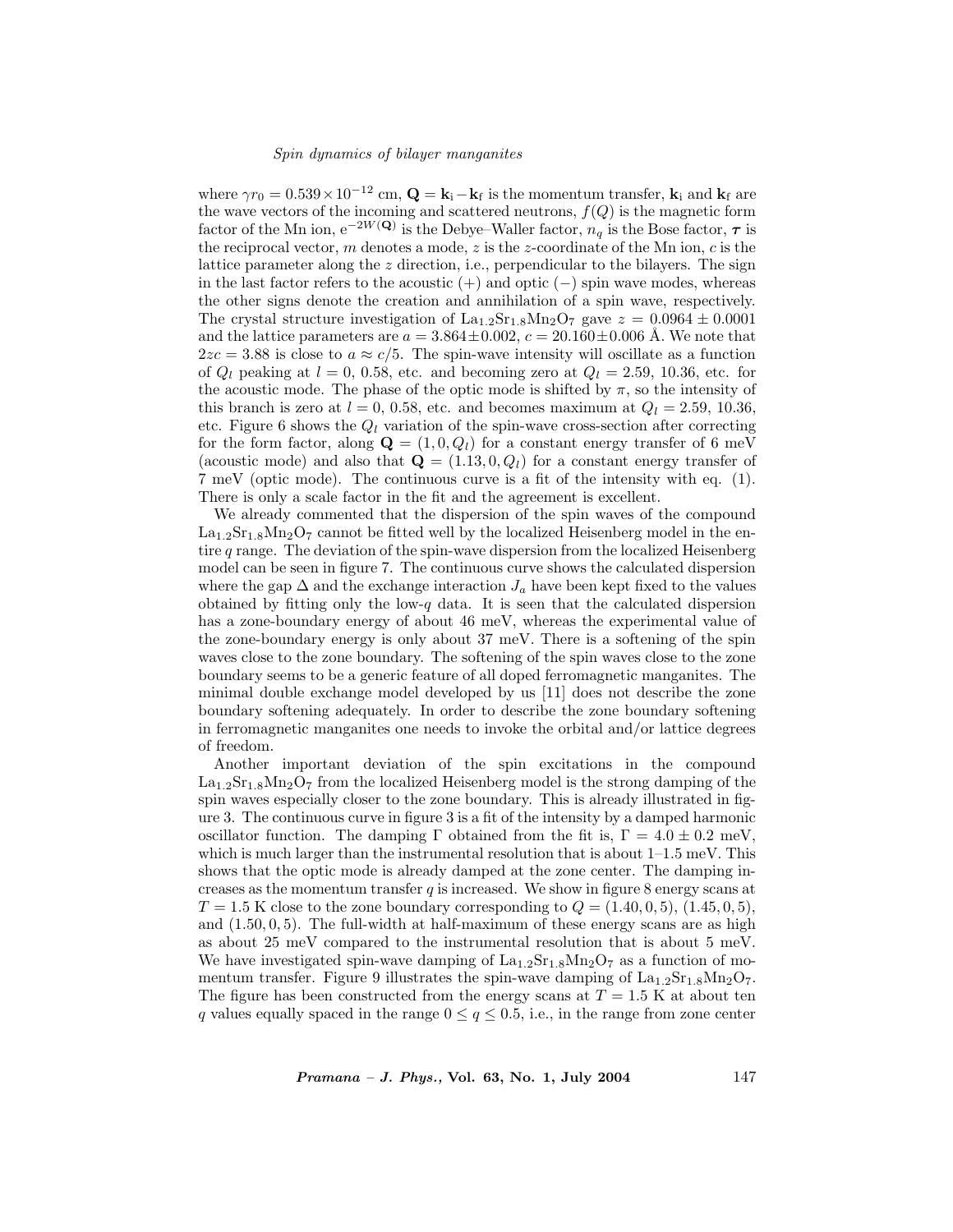

Figure 6.  $Q_l$  variation of the spin-wave cross-section after correcting for the form factor, along (a)  $\mathbf{Q} = (1, 0, Q_l)$  for a constant energy transfer of 6 meV (acoustic mode) and also that (b) along  $\mathbf{Q} = (1.13, 0, Q_l)$  for a constant energy transfer of 7 meV (optic mode).

to the zone boundary. The damping of the spin waves especially close to the zone boundary is another generic feature of the hole-doped ferromagnetic manganites. The minimal DE model [11] gives damping that is much less than that observed experimentally. To describe the spin-wave damping one may also has to invoke orbital and/or lattice degrees of freedom. The A-site disorder has also been considered as a possible source of damping [12].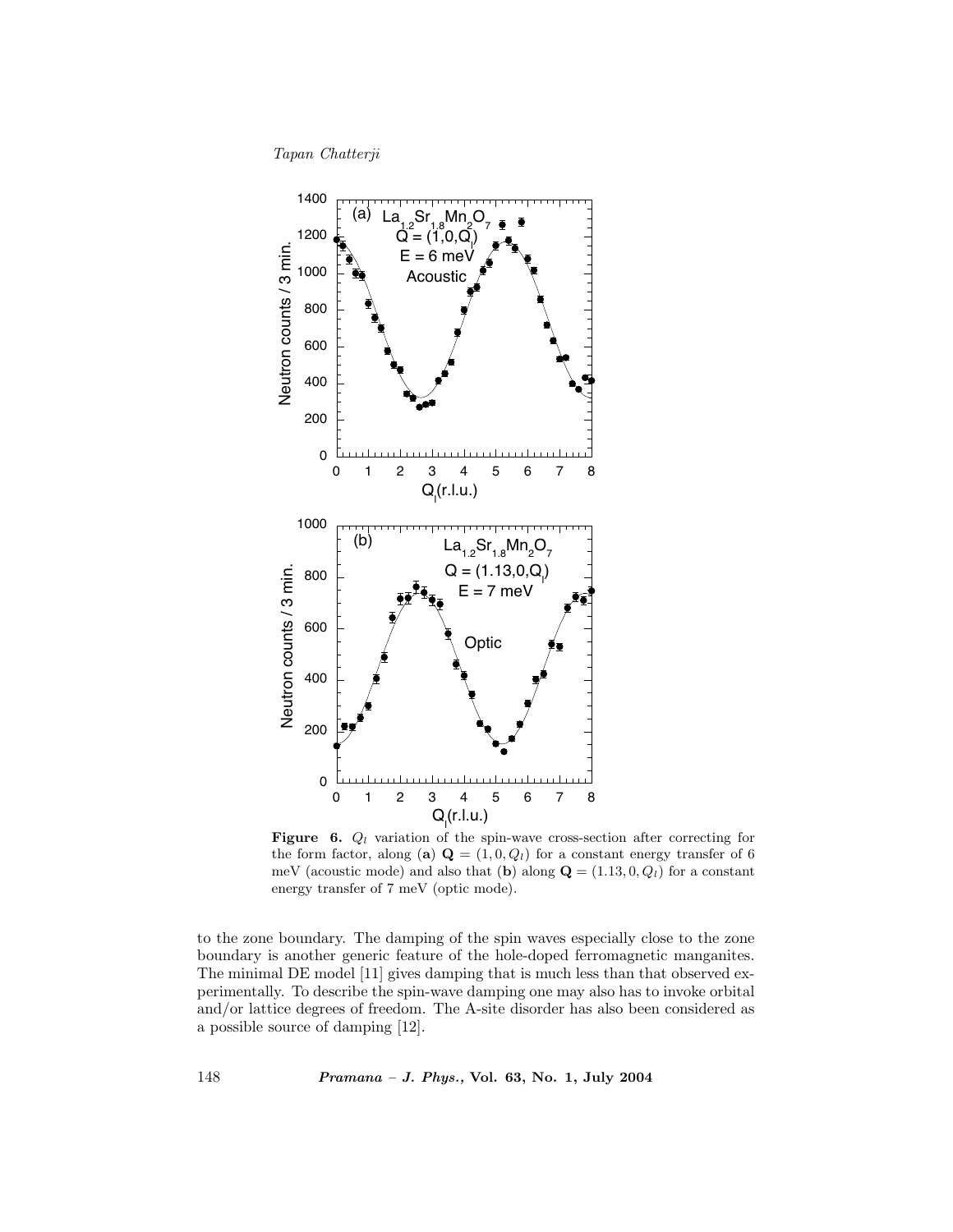Spin dynamics of bilayer manganites



Figure 7. Dispersion of the acoustic branch along [100]. The continuous curve shows the dispersion calculated from eq. (1) in which the gap  $\Delta$  and the exchange interaction  $J_a$  have been kept fixed to the values obtained by fitting only the low- $q$  data.

## 2.2 Nature of the ferromagnetic ground state in hole-doped manganites

The nature of the ferromagnetic ground state in hole-doped manganites is still debated. There are several unusual features of the ferromagnetic metallic state in hole-doped manganites. The undoped parent compound is an antiferromagnetic insulator. It is known that for the undoped parent compound, strong electron correlations, Hund's rule coupling and the Jahn–Teller effect are very important. The hole-doped manganites with a doping level  $x$  has a fraction  $x$  of the Mn ions in the Mn<sup>4+</sup> state and the fraction  $(1-x)$  in the Mn<sup>3+</sup> state. Due to the hoping of the  $e<sub>a</sub>$ electron from the  $Mn^{3+}$  site to the neighboring  $Mn^{4+}$  site, the mixed valent manganite can be metallic. The hopping is proportional to the probability amplitude that the initial and final states have the maximum spin  $S = 2$  (Hund's rule coupling). Therefore gain in the kinetic energy of the  $e_q$  electron is largest for parallel or ferromagnetic configuration of the neighboring spins. The ground state is expected to be a ferromagnetic metal because of the kinetic energy gained by the  $e_q$  electron moving parallel to the aligned  $t_{2g}$  spins. At higher temperature they become progressively disordered. Therefore, the  $e_g$  electrons can no longer propagate well and there is a transition to a paramagnetic insulating phase. The itinerant  $e_q$  electron carries along with it the Jahn–Teller distortion (polaron) which aids the transition or may be even its cause. The colossal magnetoresistance which is observed near the transition is due to the fact that a magnetic field, by partially aligning the spins makes it easier for the electrons to move. The above explanation of the ferromagnetic metallic ground state and the colossal magnetoresistance exhibited by them at the ferromagnetic phase transition is however only qualitative. There are several aspects of the hole-doped manganites which are not well-understood: (1) The metallic state has resistivities which correspond to an electron mean free path smaller than a lattice spacing. (2) The magnitude of the colossal magnetoresistance is much larger than expected. A magnetic field of a few tesla, which is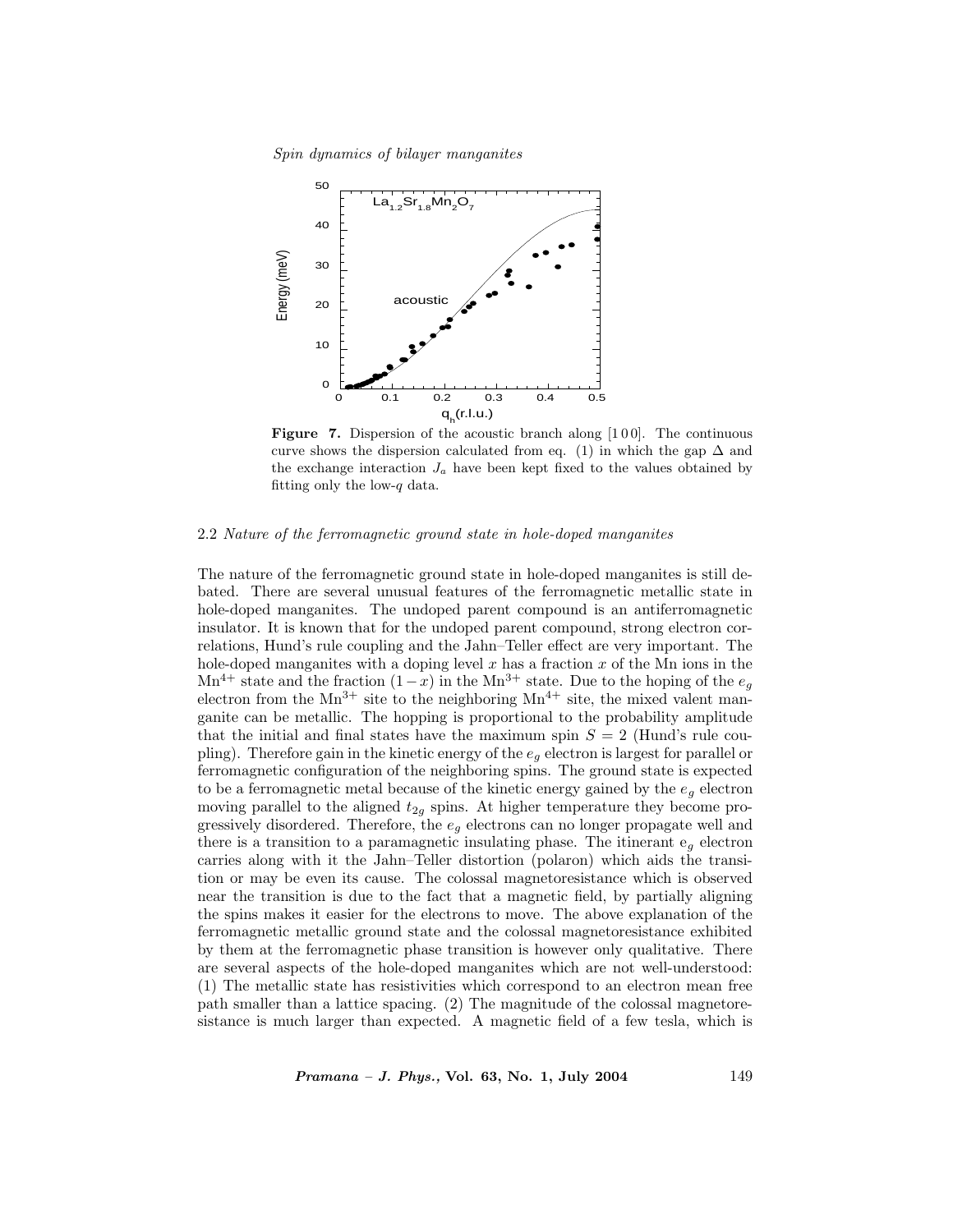Tapan Chatterji



Figure 8. Energy scans at  $T = 1.5$  K close to the zone boundary corresponding to  $Q = (1.40, 0, 5), (1.45, 0, 5),$  and  $(1.50, 0, 5)$ .

of the order of a few degrees K, makes a large difference in electronic transport at temperatures of a few hundred degrees K. (3) The paramagnetic-to-ferromagnetic phase transition usually takes place below the insulator-to-metal transition temperature at which the electrical resistivity shows a maximum. The metal–insulator transition in the hole-doped manganites is the most important property which distinguishes them from the classical ferromagnetic metals. (4) The zone-boundary softening (deviation from the dispersion expected in the Heisenberg model) observed in the spin-wave dispersion has not yet been accounted for successfully. (5) The huge damping of the spin wave close to the zone boundary is also not explained quantitatively.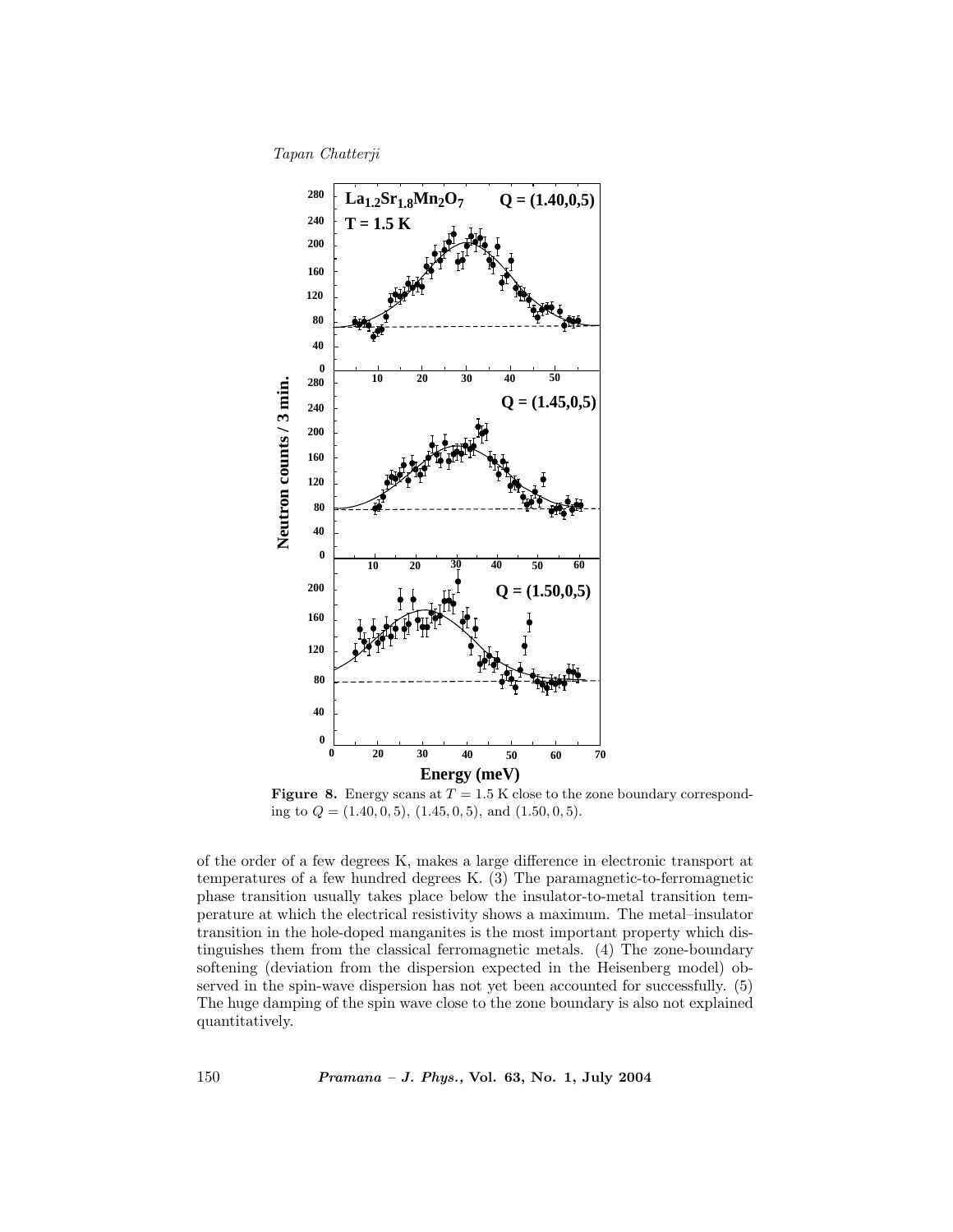#### Spin dynamics of bilayer manganites



**Figure 9.**  $E-q$  plot of spin-wave dispersion of  $\text{La}_{1,2}\text{Sr}_{1,8}\text{Mn}_2\text{O}_7$  along [100]. The spin waves are particularly damped at higher values of  $q$  close to the zone boundary.

## 2.3 Comparison with infinite-layer manganites and other itinerant magnetic systems

The hole-doped metallic ferromagnetic manganites are expected to have itinerant character. Itinerant metallic ferromagnets such as iron and nickel have been the subjects of investigation for more than half a century [13]. The spin waves in itinerant ferromagnets have been investigated by inelastic neutron scattering. The neutron scattering investigation of the spin dynamics of the doped ferromagnetic manganites has made considerable progress. We have attempted to summarize the data obtained by neutron scattering in hole-doped manganites along with those of classical metallic itinerant ferromagnets. Mook [13] has suggested the ratios  $D/kT_{\rm C}$ and  $E_{\text{ZB}}/kT_{\text{C}}$  as criteria for the itinerancy of the magnetic electrons. Here  $E_{\text{ZB}}$  is the energy of the zone boundary magnon. These two ratios have high values for itinerant electron systems like Fe and Ni and are small for localized systems like EuO and EuS. Table 1 gives the ordering temperature  $T_{\rm C}$ , spin-wave stiffness  $D$ , zoneboundary magnon energy  $E_{\text{ZB}}$  and criteria for itinerancy  $D/kT_{\text{C}}$  and  $E_{\text{ZB}}/kT_{\text{C}}$  of the infinite-layer and bilayer manganites along with those of other known itinerant and localized magnetic materials. Comparing the ratios  $D/kT_{\rm C}$  and  $E_{\rm ZB}/kT_{\rm C}$  of different materials from Table 1 we see that the doped ferromagnetic manganites which are close to the composition at which CMR effects are maximum, are of rather itinerant character. Especially the bilayer manganite is more itinerant than the infinite-layer manganites. In fact the ratio  $D/kT_{\rm C}$  for  $\rm La_{1.2}Sr_{1.8}Mn_2O_7$  is as high as 15.3 compared to 10.1 of Ni. The ratio  $E_{\rm ZB}/kT_{\rm C}$  for  $\rm La_{1.2}Sr_{1.8}Mn_2O_7$  is 3.35 which is lower than that for Ni  $(6.43)$  but higher than that of  $Pd_2MnSn$  (1.83) and  $Pt_3Mn$  (2.05).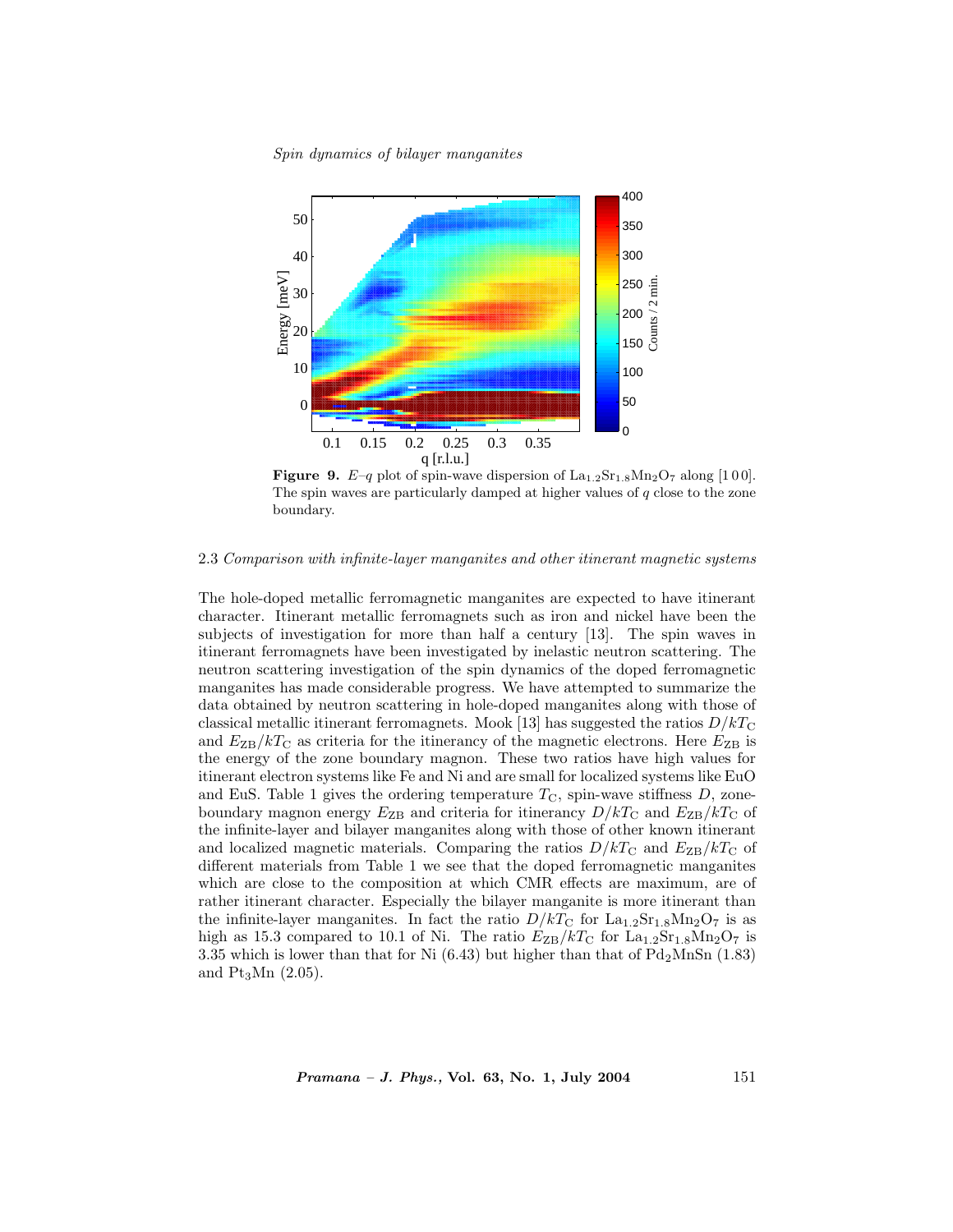Table 1. Ordering temperatures  $T_{\rm C}$ , spin-wave stiffness  $D$ , zone-boundary magnon energy  $E_{\text{ZB}}$  and criteria for itinerancy  $D/kT_{\text{C}}$  and  $E_{\text{ZB}}/kT_{\text{C}}$  of the infinite layer and bilayer manganites along with those of other known itinerant and localized magnetic materials [5,13].

| Sample                        | $T_{\rm C}$ (K) | D (meV $\AA^2$ ) | $E_{\rm ZB}$ (meV) | $D/kT_{\rm C}$ ( $\rm \AA^2$ ) | $E_{\rm ZB}/kT_{\rm C}$ |
|-------------------------------|-----------------|------------------|--------------------|--------------------------------|-------------------------|
| $La0.95Ca0.05MnO3$            | 123.0(3)        | 4.5(1)           | 1.6[001]           | 0.42                           | 0.15                    |
| $La0.92Ca0.08MnO3$            | 26.0(3)         | 7.3(1)           | 1.6[001]           | 0.67                           | 0.15                    |
| $La0.67Ca0.33MnO3$            | 250             | 170              |                    | 7.9                            |                         |
| $La0.85Sr0.15MnO3$            | 235             | 95(2)            | 56[010]            | 4.6                            | 2.76                    |
| $La0.7Sr0.3MnO3$              | 355             |                  |                    |                                |                         |
| $La0.7Ba0.3MnO3$              | 350             | 152(3)           | 32[100]            | 5.04                           | 1.06                    |
| $La0.7Pb0.3MnO3$              | 355             | 133.7            | 35[100]            | 4.37                           | 1.14                    |
| $\rm La_{1.2}Sr_{1.8}Mn_2O_7$ | 128             | 169              | 37[100]            | 15.3                           | 3.35[100]               |
| Ni                            | 631             | 550              | 350                | 10.1                           | 6.43                    |
| Fe                            | 1021            | 281              | 800                | 3.19                           | 9.1                     |
| MnSi                          | 40              | 52               |                    | 15.8                           |                         |
| Ni <sub>3</sub> Al            | 41              | 85               |                    | 24.0                           |                         |
| Fe <sub>3</sub> Pt            | 504             | 80               |                    | 1.84                           |                         |
| $Pd_2MnSn$                    | 190             | 100              | 30                 | 6.10                           | 1.83                    |
| $Pt_3Mn$                      | 453             | 215              | 80                 | 5.51                           | $2.05\,$                |
| EuO                           | 69              | 12               | 6                  | 2.01                           | 1.02                    |
| EuS                           | 10.6            | $2.6\,$          | 2.3                | 1.82                           | 1.61                    |

## 3. Concluding remarks

We have shown that the spin-wave dispersion in the ferromagnetic bilayer manganite  $La<sub>1.2</sub>Sr<sub>1.8</sub>Mn<sub>2</sub>O<sub>7</sub>$  is not at all given by nearest-neighbor Heisenberg localized model. The spin waves show softening close to the zone boundary and are also heavily damped. The minimal DE model [11] for the spin waves shows very similar softening and damping effects qualitatively but falls short of explaining the experimental results quantitatively. One may have to include the orbital and lattice degrees of freedom for a quantitative explanation of the observed softening and damping in  $La<sub>1.2</sub>Sr<sub>1.8</sub>Mn<sub>2</sub>O<sub>7</sub>$ .

## Acknowledgement

The author wishes to thank P Thalmeier, L P Regnault, Nic Shannon, A Hiess, P Vorderwisch, R Suryanarayanan, G Dhalenne and A Revcolevschi for collaboration.

## References

- [1] Y Moritomo, A Asamitsu, H Kuwahara and Y Tokura, Nature 380, 141 (1996)
- [2] Y Tokura (Eds.), Colossal magnetoresistive oxides (Gordon and Breach, Amsterdam, 2000)